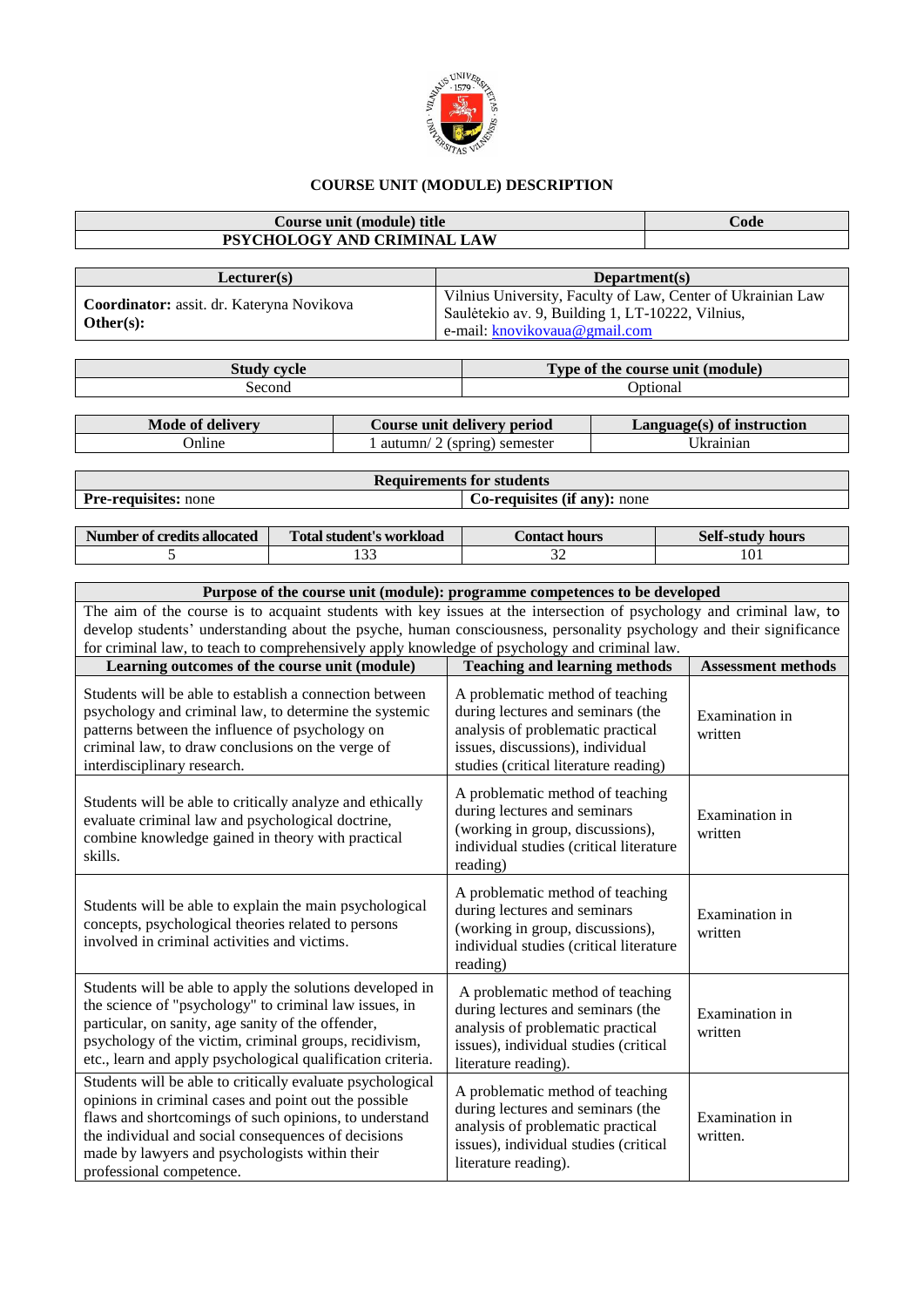|    |                                                                                                                 |                | <b>Contact hours</b> |                |                    |                      |                             |               | Self-study: hours and assignments |                                                                  |
|----|-----------------------------------------------------------------------------------------------------------------|----------------|----------------------|----------------|--------------------|----------------------|-----------------------------|---------------|-----------------------------------|------------------------------------------------------------------|
|    | Content: breakdown of the topics                                                                                | <b>ectures</b> | Consultations        | Seminars       | Practical sessions | aboratory activities | Internship/work<br>dacement | Contact hours | Self-study hours                  | <b>Assignments</b>                                               |
| 1. | The relationship between psychology<br>and criminal law: introduction.                                          | $\overline{2}$ |                      | $\overline{2}$ |                    |                      |                             | 4             | 15                                | Reading scientific literature and<br>solving problem situations. |
| 2. | Multidisciplinarity and<br>interdisciplinarity of psychology and<br>criminal law.                               | 2              |                      | $\overline{c}$ |                    |                      |                             | 4             | 14                                | Reading scientific literature and<br>solving problem situations. |
| 3. | Psychological aspects of criminal<br>responsibility.                                                            | $\overline{2}$ |                      | $\overline{2}$ |                    |                      |                             | 4             | 12                                | Reading scientific literature and<br>solving problem situations. |
| 4. | A person who commits a socially<br>dangerous act through the prism of<br>psychological evaluation.              | $\overline{c}$ |                      | $\overline{c}$ |                    |                      |                             | 4             | 12                                | Reading scientific literature and<br>solving problem situations. |
| 5. | Psychology of the victim.                                                                                       | $\overline{2}$ |                      | $\overline{2}$ |                    |                      |                             | 4             | 12                                | Reading scientific literature and<br>solving problem situations. |
| 6. | Psychological features of criminal<br>groups.                                                                   | $\overline{2}$ |                      | $\overline{2}$ |                    |                      |                             | 4             | 12                                | Reading scientific literature and<br>solving problem situations. |
| 7. | Psychological theory of guilt.                                                                                  | $\overline{c}$ |                      | $\overline{c}$ |                    |                      |                             | 4             | 12                                | Reading scientific literature and<br>solving problem situations. |
| 8. | Taking into account the psychological<br>characteristics of the person when<br>using the means of criminal law. | $\overline{2}$ |                      | $\overline{c}$ |                    |                      |                             | 4             | 12                                | Reading scientific literature and<br>solving problem situations. |
|    | <b>Total</b>                                                                                                    | 16             |                      | 16             |                    |                      |                             | 32            | 101                               |                                                                  |

| <b>Assessment</b><br>strategy | Weight,<br>percentage | <b>Assessment</b><br>period          | <b>Assessment criteria</b>                                                                                                                                                                                                                                                                                                                                                                                                                                                                                                                                                                                                                                                                                                                                                                      |  |  |  |
|-------------------------------|-----------------------|--------------------------------------|-------------------------------------------------------------------------------------------------------------------------------------------------------------------------------------------------------------------------------------------------------------------------------------------------------------------------------------------------------------------------------------------------------------------------------------------------------------------------------------------------------------------------------------------------------------------------------------------------------------------------------------------------------------------------------------------------------------------------------------------------------------------------------------------------|--|--|--|
| Examination<br>in written     | 100                   | During the<br>examination<br>session | Two questions that students must answer in written, where students are<br>expected to demonstrate the advanced theoretical knowledge of the issues<br>studied during the course.<br>Final examination is evaluated by the 10 points assessment criteria for the<br>final evaluation:<br>10 points (excellent), excellent knowledge and abilities;<br>9 points (very good), strong, good knowledge and abilities;<br>٠<br>8 points (good), better than average knowledge and abilities;<br>$\bullet$<br>7 points (average), average knowledge and abilities, with minor<br>$\bullet$<br>mistakes:<br>6 points (satisfactory), knowledge and abilities are lower than<br>٠<br>medium, includes some mistakes;<br>5 points (weak), knowledge and abilities satisfies minimal<br>٠<br>requirements; |  |  |  |
|                               |                       |                                      | $4-1$ points – unsatisfactory.                                                                                                                                                                                                                                                                                                                                                                                                                                                                                                                                                                                                                                                                                                                                                                  |  |  |  |

| Author                             | Year of<br>publication | <b>Title</b>                                                                                         | <b>Issue of a</b><br>periodical or<br>volume of a<br>publication | Publishing place and<br>house or web link |  |  |  |
|------------------------------------|------------------------|------------------------------------------------------------------------------------------------------|------------------------------------------------------------------|-------------------------------------------|--|--|--|
| <b>Compulsory reading</b>          |                        |                                                                                                      |                                                                  |                                           |  |  |  |
| Р. С. Кацавець                     | 2022                   | Кримінальна психологія                                                                               |                                                                  | Київ: Алерта                              |  |  |  |
| А. Ф. Зелинский                    | 1999                   | Криминальная психология                                                                              |                                                                  | Киев: Юринком Интер                       |  |  |  |
| <b>Graham Davies</b>               | 1996                   | Psychology, law, and criminal<br>justice : international<br>developments in research and<br>practice |                                                                  | Berlin; New York:<br>Walter de Gruyter    |  |  |  |
| <b>Recommended reading</b>         |                        |                                                                                                      |                                                                  |                                           |  |  |  |
| И. А. Фурманов,<br>И. Е. Метлицкий | 2018                   | Криминальная психология.<br>Хрестоматия                                                              |                                                                  | Минск: БГУ                                |  |  |  |
| Laurence Miller                    | 2012                   | Criminal psychology: Nature,                                                                         |                                                                  | Charles C Thomas                          |  |  |  |